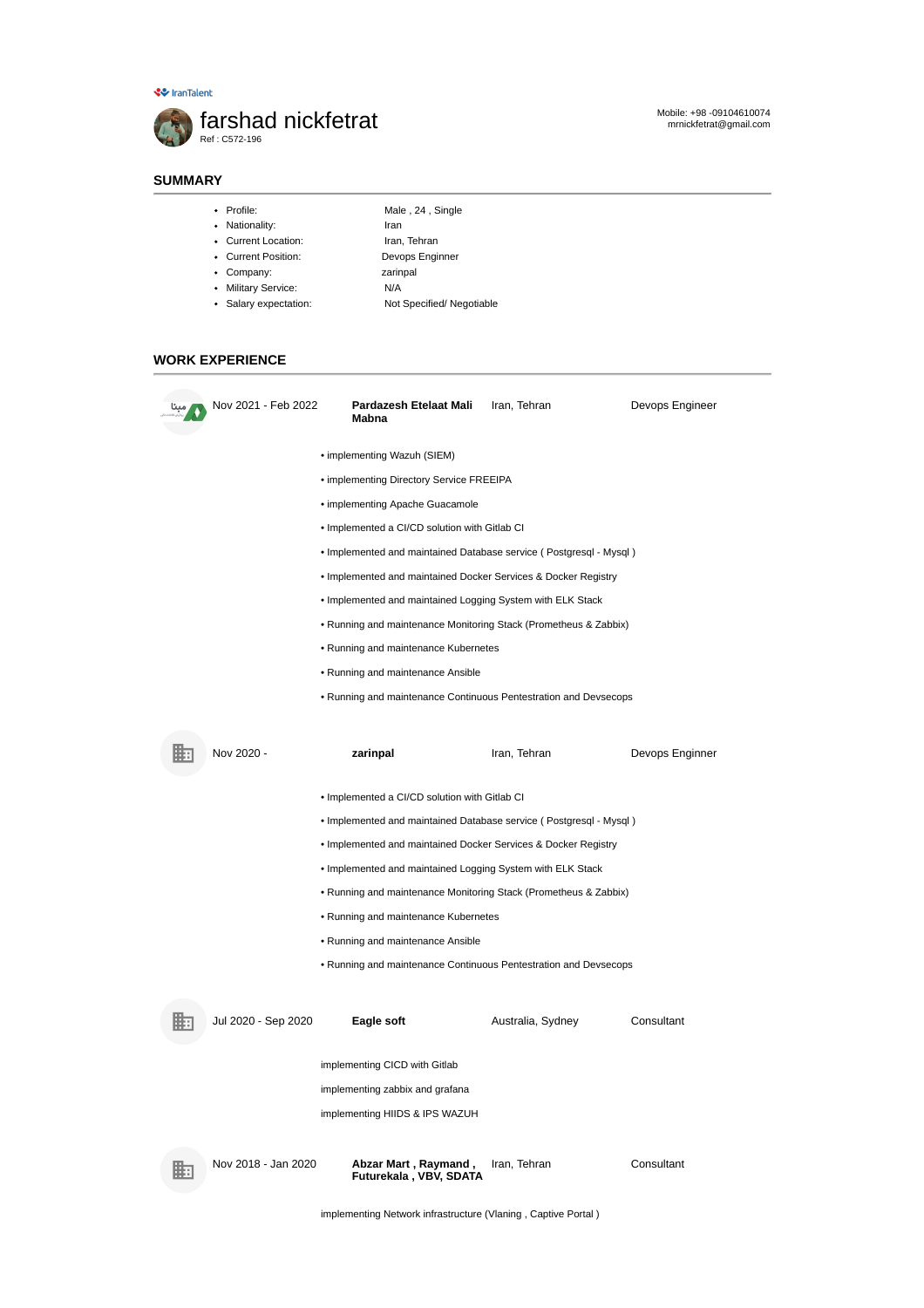implementing telephony system infrastructure VOIP

implementing Virtualization infrastructure

implementing Backup infrastructure with configuration manager (ansible & python)

Dockerize some services Like (RocketChat , GrayLog and ELK , )

implementing Zabbix for my all Projects with Zabbix Proxy System with Custom Python Scripts

and Integration with Grafana

Automate all Dirt Stuff with ansible and AWX

**Apr 2017 - IRAN TVTO** Iran, Tehran editor and writer of Courses 甌 - Standardize Network Security Topic - Standardize Network Security Topic for Technical and Vocational Training Organization (TVTO) More than 6 Topic - CCNP Routing Standard http://rpc.irantvto.ir/home/dn-std/9332 - CCNP Security http://rpc.irantvto.ir/home/dn-std/9350 - Cyber security Threat - How to assemble PC http://samatvto.ir/cp/upload/1541068331\_%D9%85%D9%82%D8%A7%D8%A8%D9%84%D9%87%20%D8%A8%D8%A http://samatvto.ir/cp/upload/1541068673\_%D9%86%D8%B5%D8%A8%20%D9%86%D8%B1%D9%85%20%D8%A7%D http://samatvto.ir/cp/upload/1540822355\_%D8%A7%D8%B3%D9%85%D8%A8%D9%84%20%D8%B3%DB%8C%D8% Nov 2016 - **Cando , Sairan** Iran, Tehran Network instructor 甌 Teaching Cisco Courses Teaching Linux Courses 眮 Padisar Iran, Tehran NOC Expert Working on These Project : Tejarat Bank Noc Expert with 2500 Branches Cisco And Microsoft Alternative Network Administrator of Ministry of Petroleum

Sapco Cisco Alternatie Admin

Ministry of Interior Network Administrator

Teaching Cisco to Trainees

### **EDUCATION**

 $\hat{\mathbf{S}}$ 

**2019 - 2021 Informatic of Iran** *-Computer & Information Sciences - Bachelor(BSc/BA)* **Iran, Tehran**

#### **SKILLS**